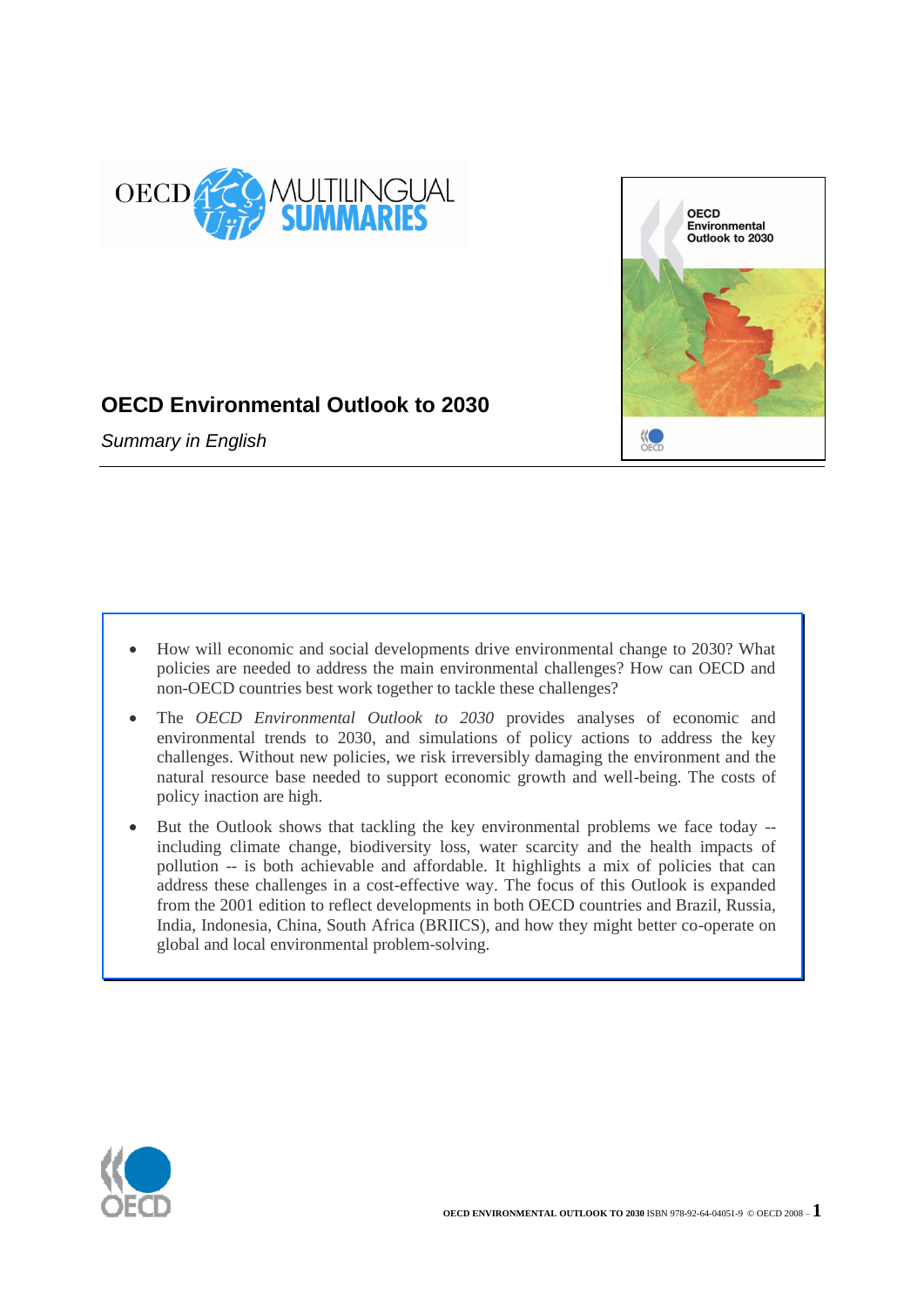The *OECD Environmental Outlook to 2030* is based on projections of economic and environmental trends to 2030. The key environmental challenges for the future are presented according to a "traffic light" system (see Table 0.1). The *Outlook* also presents simulations of policy actions to address the key challenges, including their potential environmental, economic and social impacts.

# *Table 0.1. The OECD Environmental Outlook to 2030*

|                                                             | [Green Light]                                                                                                      | [Yellow Light]                                                        | [Red Light]                                                                                                                                        |
|-------------------------------------------------------------|--------------------------------------------------------------------------------------------------------------------|-----------------------------------------------------------------------|----------------------------------------------------------------------------------------------------------------------------------------------------|
| Climate change                                              |                                                                                                                    | Declining GHG emissions<br>per unit of GDP                            | <b>Global GHG emissions</b><br>Increasing evidence of an already<br>changing climate                                                               |
| <b>Biodiversity &amp;</b><br>renewable natural<br>resources | Forested area in OECD<br>$\bullet$<br>countries                                                                    | Forest management<br>Protected areas                                  | Ecosystem quality<br>Species loss<br>Invasive alien species<br><b>Tropical forests</b><br><b>Illegal logging</b><br>Ecosystem fragmentation        |
| Water                                                       | Point-source water<br>$\bullet$<br>pollution in OECD<br>countries (industry,<br>municipalities)                    | Surface water quality and<br>wastewater treatment                     | Water scarcity<br>Groundwater quality<br>Agricultural water use & pollution                                                                        |
| Air quality                                                 | OECD country SO <sub>2</sub> & NOx<br>emissions                                                                    | PM & ground-level ozone<br>Road transport emissions                   | Urban air quality<br>$\bullet$                                                                                                                     |
| Waste &<br>hazardous<br>chemicals                           | Waste management in<br>$\bullet$<br><b>OECD</b> countries<br><b>OECD</b> country emissions<br>$\bullet$<br>of CFCs | Municipal waste generation<br>Developing country<br>emissions of CFCs | Hazardous waste management and<br>transportation<br>Waste management in developing<br>countries<br>Chemicals in the environment and in<br>products |

KEY: **Green light** = environmental issues which are being well managed, or for which there have been significant improvements in management in recent years but for which countries should remain vigilant. **Yellow light** = environmental issues which remain a challenge but management is improving, or for which current state is uncertain, or which have been well managed in the past but are less so now. **Red light** = environmental issues which are not well managed, are in a bad or worsening state, and which require urgent attention. All trends are global, unless otherwise specified.

## **Action is affordable: policy scenarios and costs**

The *Outlook* highlights some of the "red light" issues that need to be addressed urgently. The policy scenarios in this *Outlook* indicate that the policies and technologies needed to address the challenges are available and affordable. Ambitious policy actions to protect the environment can increase the efficiency of the economy and reduce health costs. In the long term, the benefits of early action on many environmental challenges are likely to outweigh the costs.

As an example, a hypothetical global "OECD Environmental Outlook (EO) policy package" (EO policy package, see Chapter 20) was applied. It shows that, by combining specific policy actions, some of the key environmental challenges can be addressed at a cost of just over 1% of world GDP in 2030, or about 0.03 percentage points lower average annual GDP growth to 2030 (Figure 0.1). Thus world GDP would be about 97% higher in 2030 than today,

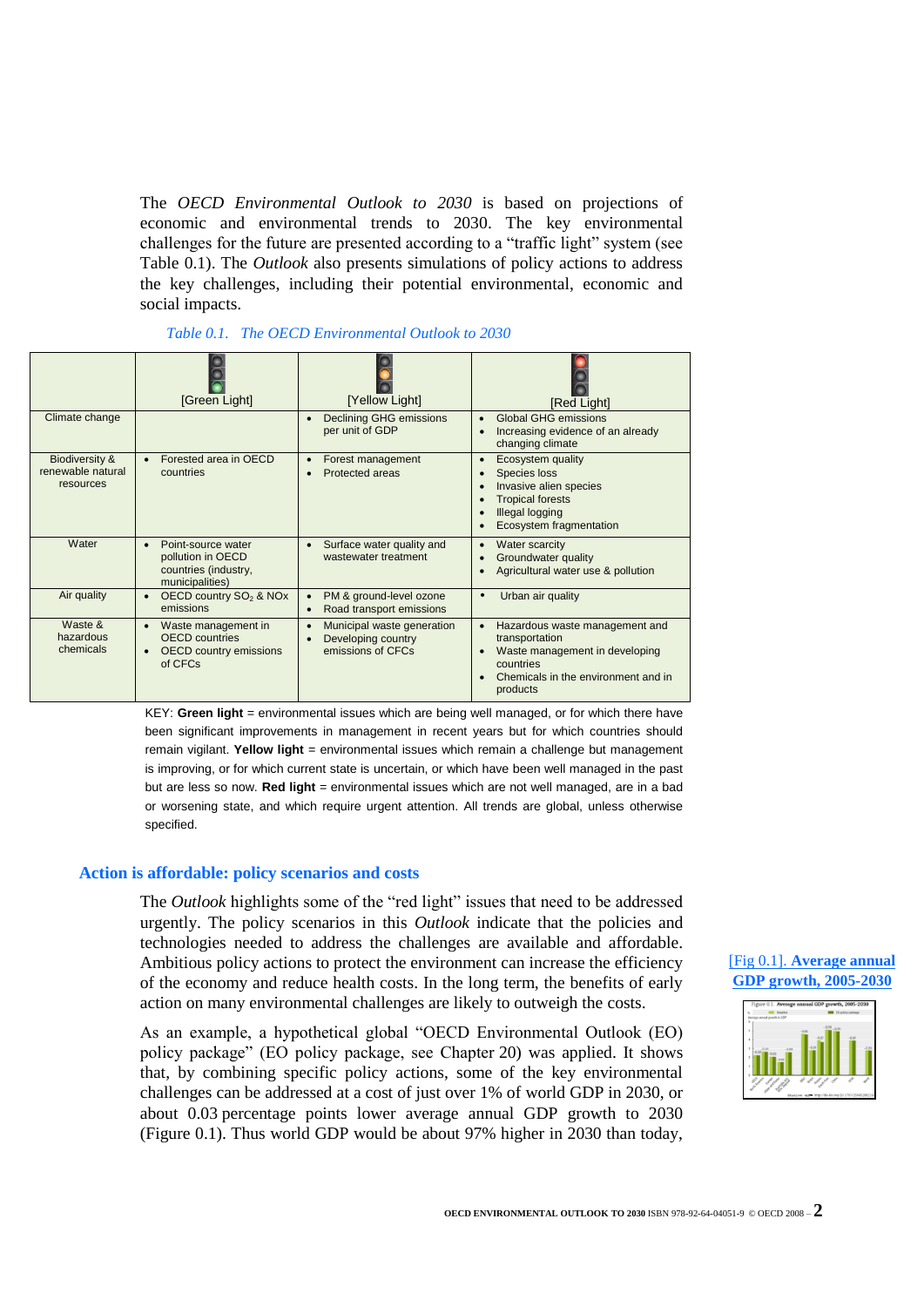rather than nearly 99% higher. Under such a scenario, emissions of nitrogen oxides and sulphur oxides would be about one-third less in 2030 while little change is projected under a no-new-policy baseline scenario, and by 2030 growth in greenhouse gas emissions would be contained to 13% rather than 37%.

More ambitious policy action than the EO policy package would be needed to stabilise greenhouse gas concentrations at the levels being considered in international discussions (Figure 7.5). Another simulation was run of policies needed to stabilise atmospheric concentration at 450ppm  $CO<sub>2</sub>eq$ , one of the most ambitious targets being discussed. The simulation shows that to reach this target, actions by all countries are needed to achieve a 39% reduction in global greenhouse gas emissions by 2050 relative to 2000 levels (Figure 0.2). Such action would reduce GDP by 0.5% and 2.5% below Baseline estimates in 2030 and 2050 respectively, equivalent to a reduction in annual GDP growth of about 0.1 percentage points per annum on average. The more countries and sectors that participate in climate change mitigation action, the cheaper and more effective it will be to curb global greenhouse gas emissions. However, these costs are not distributed evenly across regions as seen in Figure 0.1. This suggests the need for burden-sharing mechanisms within an international collaborative framework to protect the global climate. While OECD countries should take the lead, further co-operation with a wider group of emerging economies, the "BRIICS" countries (Brazil, Russia, India, Indonesia, China and South Africa) in particular, can achieve common environmental goals at lower costs.

#### **The consequences of environmental policy inaction**

If no new policy actions are taken, within the next few decades we risk irreversibly altering the environmental basis for sustained economic prosperity. To avoid that, urgent actions are needed to address in particular the "red light" issues of climate change, biodiversity loss, water scarcity and health impacts of pollution and hazardous chemicals (Table 0.1).

Without further policies, by 2030, for example:

 Global emissions of greenhouse gases are projected to grow by a further 37%, and 52% to 2050 (Figure 0.2a). This could result in an increase in global temperature over pre-industrial levels in the range of 1.7-2.4° Celsius by 2050, leading to increased heat waves, droughts, storms and floods, resulting in severe damage to key infrastructure and crops.

[Fig. 7.5] **[Global GHG](http://www.oecd.org/dataoecd/20/57/40108527.pdf)  [emission pathways: Baseline](http://www.oecd.org/dataoecd/20/57/40108527.pdf)  [and mitigation cases to 2050](http://www.oecd.org/dataoecd/20/57/40108527.pdf)  [compared to 2100](http://www.oecd.org/dataoecd/20/57/40108527.pdf)  [stabilisation pathways](http://www.oecd.org/dataoecd/20/57/40108527.pdf)<sup>1</sup>**



*Source*: *OECD Environmental Outlook* Baseline and policy simulations; and van Vuuren *et al.*, 2007.

# [Fig 0.2] **[Total greenhouse](http://www.oecd.org/dataoecd/20/57/40108527.pdf)  [gas emissions \(by region\),](http://www.oecd.org/dataoecd/20/57/40108527.pdf)  [1970 2050](http://www.oecd.org/dataoecd/20/57/40108527.pdf)<sup>2</sup>**



**a)** *OECD Environmental Outlook* Baseline **b**) 450ppm stabilisation policy simulation

<sup>&</sup>lt;sup>1</sup> Note: OECD 2008 = all OECD countries apply a GHG tax of USD 25 per tonne of CO<sub>2</sub>-eq; Delayed 2020 = all countries apply the tax, starting only in 2020; Phased 2030 = OECD countries apply the tax in 2008, BRIC in 2020 and Rest of the World (ROW) in 2030; All 2008 = all countries apply the tax, starting in 2008; 450ppm = scenario to stabilize GHG concentrations in the atmosphere at 450 ppm  $CO_2$ -eq; For all USD 25 tax cases, the tax is escalating by about 2% per year after the initial year of introduction.

<sup>&</sup>lt;sup>2</sup> Note: BRIC = Brazil, Russia, India, China. ROW = Rest of world.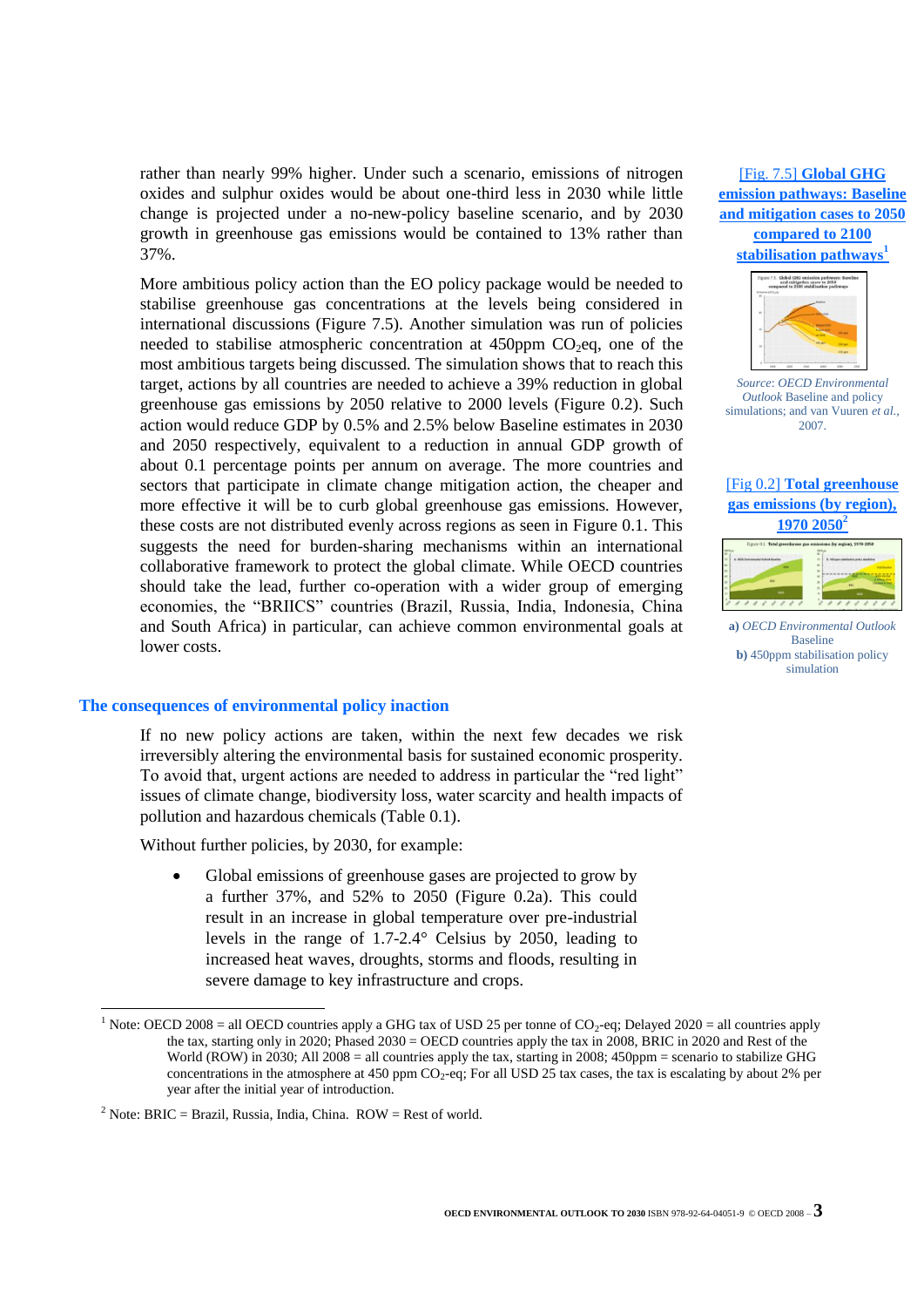- A considerable number of today's known animal and plant species are likely to be extinct, largely due to expanding infrastructure and agriculture, as well as climate change (Figure 9.2). Food and biofuel production together will require a 10% increase in farmland worldwide with a further loss of wildlife habitat. Continued loss of biodiversity is likely to limit the Earth's capacity to provide the valuable ecosystem services that support economic growth and human well-being.
- Water scarcity will worsen due to unsustainable use and management of the resource as well as climate change; the number of people living in areas affected by severe water stress is expected to increase by another 1 billion to over 3.9 billion (Figure 0.3),
- Health impacts of air pollution will increase worldwide, with the number of premature deaths linked to ground-level ozone quadrupling (Figure 12.2) and those linked to particulate matter more than doubling. Chemical production volumes in non-OECD countries are rapidly increasing, and there is insufficient information to fully assess the risks of chemicals in the environment and in products.

The greatest environmental impacts will be felt by developing countries, which are less equipped to manage and adapt. But the economic and social costs of policy inaction or delaying action in these areas are significant and are already affecting economies — including in OECD countries — directly (*e.g*. through public health service costs) as well as indirectly (*e.g.* through reduced labour productivity). The costs of policy inaction for biodiversity loss (*e.g*. fisheries) and climate change could be considerable.

# **Key policy options**

There is a window of opportunity now to introduce ambitious policy changes to tackle the key environmental problems and promote sustainable development. Investment choices being made today need to be steered towards a better environmental future, particularly those that will "lock-in" energy modes, transport infrastructure and building stocks for decades to come. The following actions are essential:

- Use a mix of complementary policies to tackle the most challenging and complex environmental problems, with a strong emphasis on market-based instruments, such as taxes and tradable permits, in order to reduce the costs of action.
- Prioritise action in the key sectors driving environmental degradation: energy, transport, agriculture and fisheries. Environmental ministers cannot do this alone. Environmental concerns need to be integrated into all policy-making by relevant ministries including finance, economy and trade, and



[Fig.9.2] **[Sources of losses in](http://www.oecd.org/dataoecd/21/41/40109307.pdf)** 

*Source*: *OECD Environmental Outlook* Baseline





[Fig. 12.2] **[Premature deaths](http://www.oecd.org/dataoecd/21/42/40109332.pdf)  [from urban ozone exposure](http://www.oecd.org/dataoecd/21/42/40109332.pdf)** 





*Source*: *OECD Environmental Outlook* Baseline.